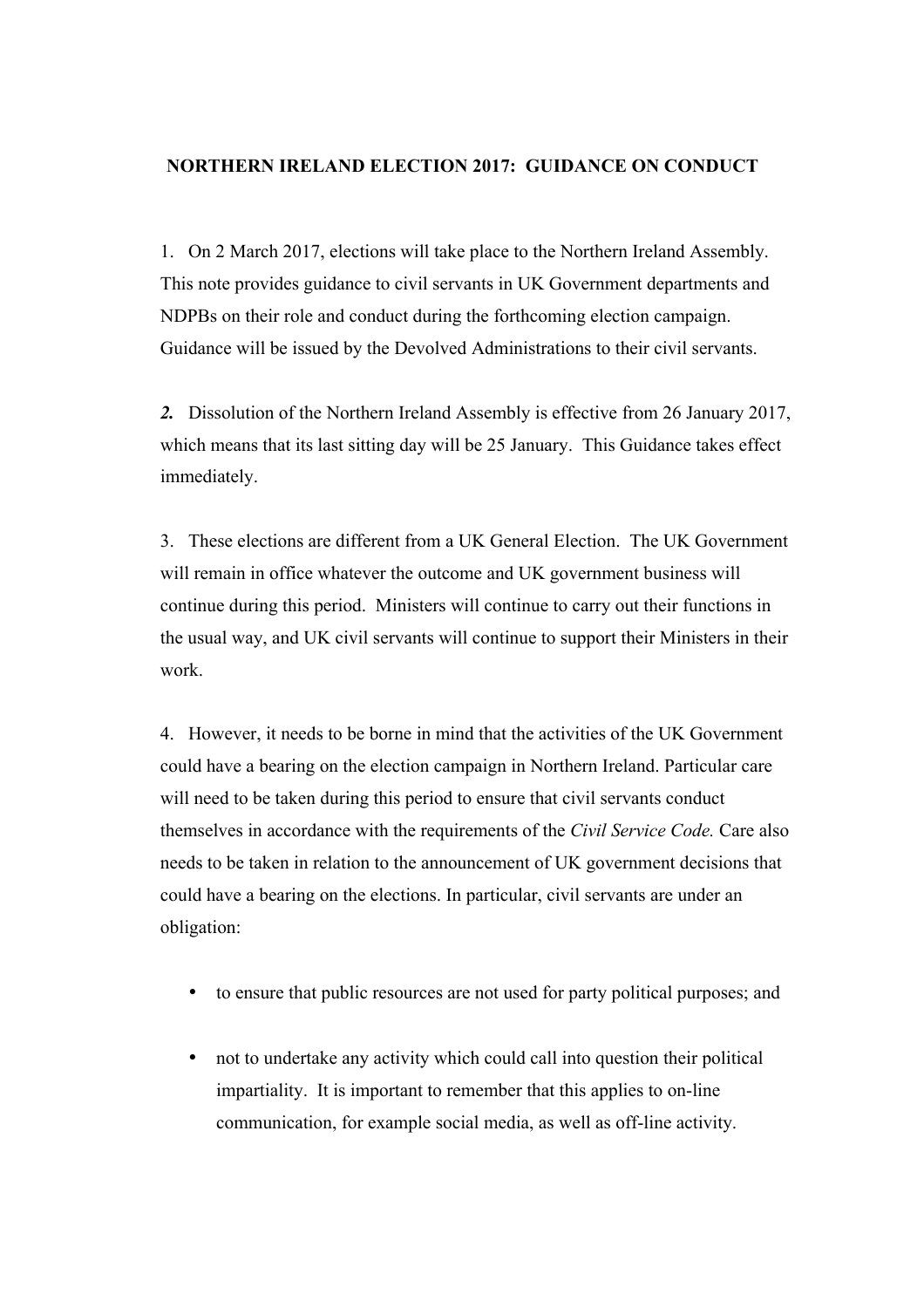# **General Principles**

5. The following general principles should be observed by all civil servants, including special advisers:

- UK-wide government business will continue during this period. Particular care should be taken over official support, and the use of public resources, including publicity, for Ministerial or official announcements that could have a direct bearing on matters relevant to the Northern Ireland elections. In some cases it may be better to defer an announcement until after election day, provided that such a postponement would not be either wasteful of public money or detrimental to the wider UK national interest, which will include consideration of the urgency and importance of the issue. Each case should be considered on its merits;
- care should also be taken in relation to proposed visits;
- special care should be taken in respect of paid publicity campaigns and to ensure that publicity is not open to the criticism that it is being undertaken for party political purposes;
- there should be even-handedness in meeting information requests from the different political parties and campaigning groups; and
- officials should not be asked to provide new arguments for use in election campaign debates.

6. As with all UK Government Ministers, the Secretary of State for Northern Ireland will continue to be in charge of his department, and civil servants should continue to support him. In doing so, UK civil servants will wish to be aware of the need to avoid any action that is, or could be construed as being, party political in the context of the Northern Ireland elections.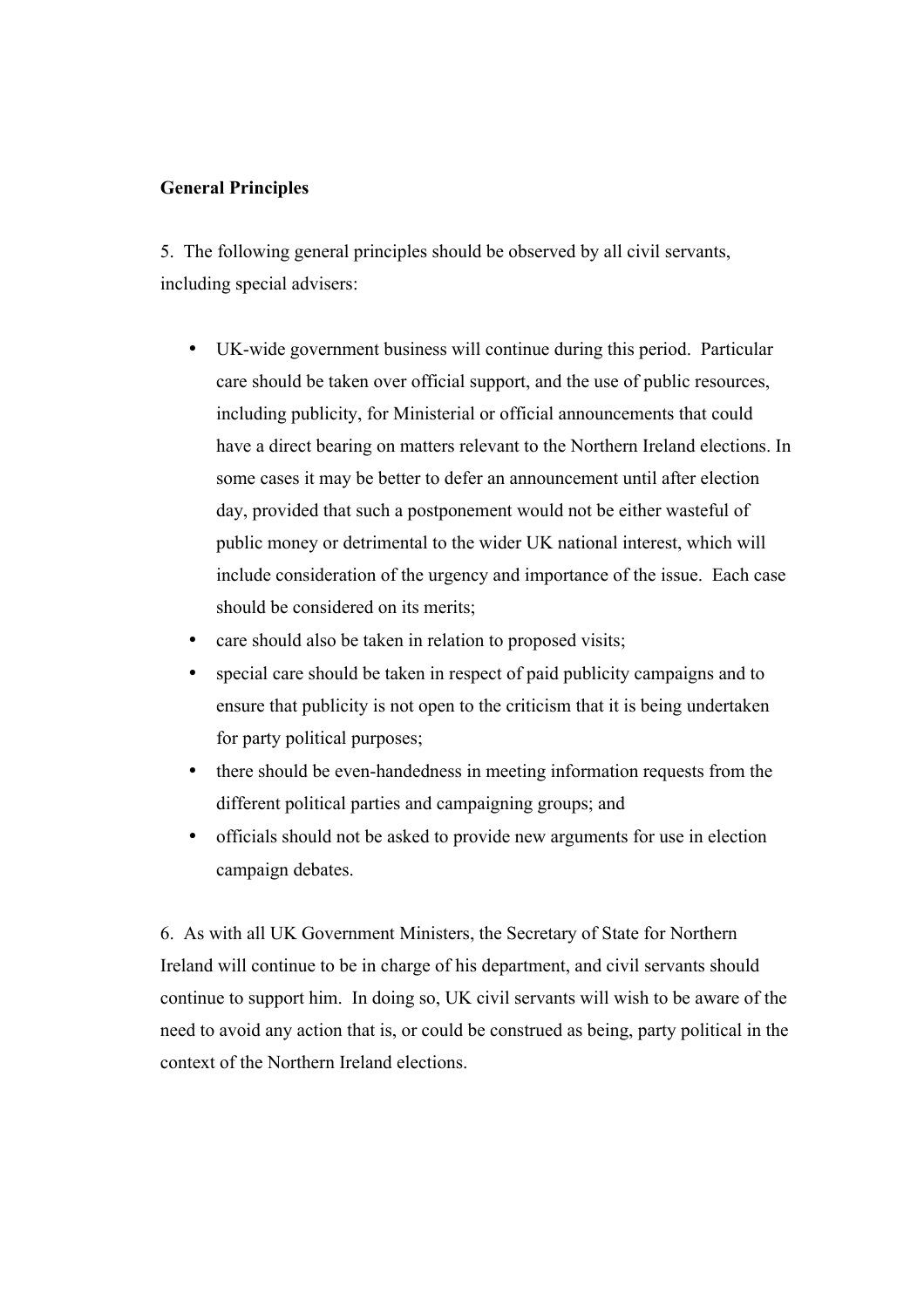#### **Handling of requests for information**

7. There should be even-handedness in meeting information requests from candidates from the different political parties. The aim should be to respond to requests from candidates and campaigners as soon as possible.

8. Where it is clear that a candidate's request is an FOI request it must be handled in accordance with the Freedom of Information Act 2000. The Act requires public authorities to respond to requests promptly and in any event not later than 20 working days after the date of receipt. Where it is clear that it will not be possible to provide a quick response, the candidate should be given the opportunity to refine the request if they wish so that it can be responded to more quickly.

9. Any enquiries from the media should be handled by Departmental Press Officers.

# **Ministerial Visits**

10. In the pre-election period, particular care should be taken in respect of proposed visits to Northern Ireland. In particular, the Secretary of State for Northern Ireland (and his junior Ministers) will need to continue to carry out their ministerial duties. However, in doing so, the basic test of whether the visit is for government purposes must be satisfied. Official support must not be given to visits and events with a party political or campaigning purpose. In cases of doubt, further guidance should be sought from your Permanent Secretary's office or the Propriety and Ethics Team in the Cabinet Office (see paragraph 26 below for contact details).

#### **Announcements**

11. The business of the UK Government, including announcements will continue. However, some announcements by the UK Government may have a particular direct impact on these elections. Ministers will wish to be aware of the potential sensitivities in this regard and might decide, on advice, to postpone making certain announcements until after the election provided that such postponement would not be wasteful of public money or detrimental to the wider national interest, which will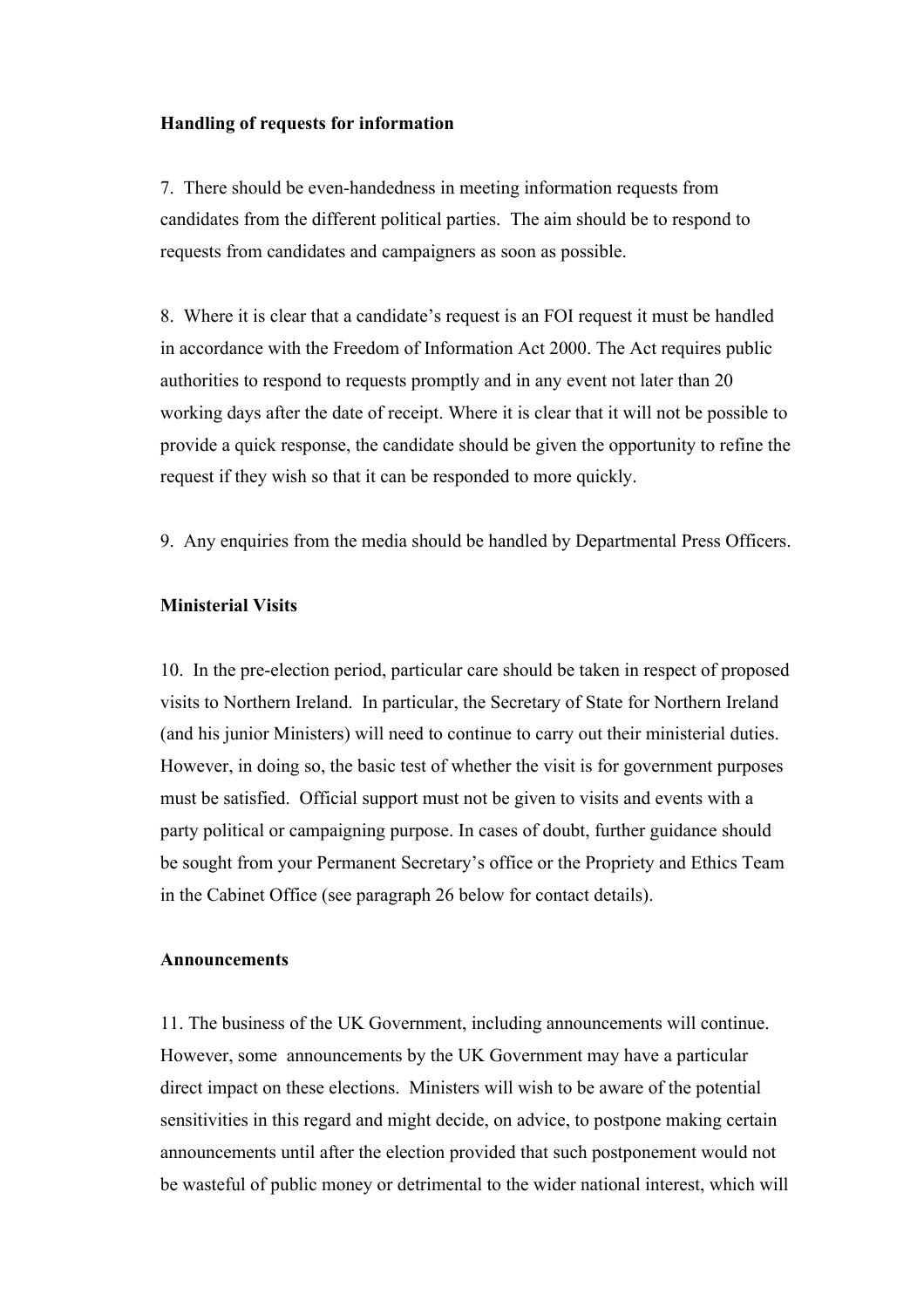include consideration of the urgency and importance of the issue. Each case should be considered on its merits. Again, in cases of doubt, further advice should be sought from the Cabinet Office Propriety and Ethics team.

## **Public Consultations**

12. Public consultations with a particular emphasis on Northern Ireland issues should generally not be launched during the election period. If there are exceptional circumstances where launching a consultation is considered **essential** (for example, for safeguarding public health), advice should be sought from your Permanent Secretary's office and/or the Propriety and Ethics Team in the Cabinet Office. If a consultation is on-going during this period, it should continue as normal. However, departments should avoid taking action that will compete with candidates for the attention of the public. This effectively means not undertaking publicity or consultation events for those consultations that are still in progress, and which have a particular emphasis on Northern Ireland. During this period, Departments may continue to receive and analyse responses.

## **Communication Activities**

13. Government communicators should apply the principles set out above when planning and delivering communications activities that will take place during these elections. Additional care should therefore be taken around press and marketing activity concerning Northern Ireland issues.

14. It is also important to take care with official websites and use of social media that will be scrutinised closely by the news media and the political parties during the election period. In cases of doubt, guidance should be sought from the Government Communications Service at the Cabinet Office (e-mail: gcs.propriety@cabinetoffice.gov.uk )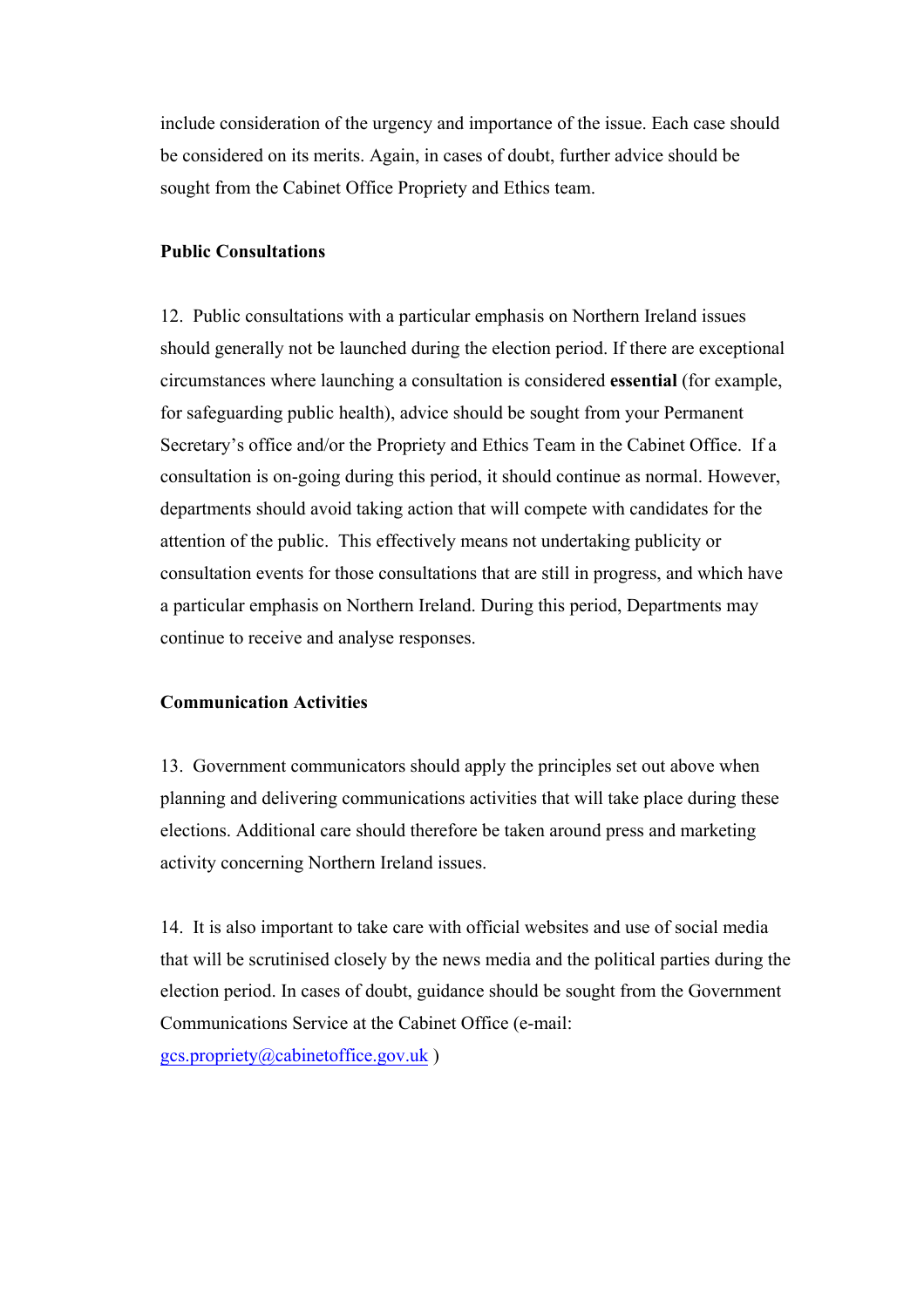#### **Use of Government Property**

15. Government property should not be used by Ministers or candidates for electioneering purposes.

16. In the case of NHS property, decisions are for the relevant NHS body, but should visits be permitted to, for example, hospitals, it should be on the basis that there is no disruption to services and that the same facilities are available to all candidates. Care should also be taken to avoid any intrusion into the lives of individuals using the services. Decisions on the use of schools and other local authority properties should be for those legally responsible for the premises. Where it is decided to agree to such visits, the key principle is that the same facilities should be available to all candidates, and that there is no disruption to services.

#### **Legislation**

17. UK Government departments should carefully consider the handling of primary legislation that includes provisions on devolved matters during the election period. It is not possible for the Northern Ireland Executive to seek their legislature's consent for provisions in UK Government Bills that require Legislative Consent Motions once the Northern Ireland Assembly has been dissolved. This is also likely to be the case for a number of weeks after the election. Departments with Bills containing provisions that may impact on the Devolved Administrations or require Legislative Consent Motions should therefore discuss the position with the Parliamentary Business and Legislation Team in the Cabinet Office, the Northern Ireland Office, and their policy contacts in the Northern Ireland Executive. Further guidance may be sought from the Parliamentary Business and Legislation Team in the Cabinet Office on 0207 276 1573.

# **Statistical Activities**

18. During the election period, statistical activities should continue to be conducted in accordance with the Code of Practice for Official Statistics and the Pre-release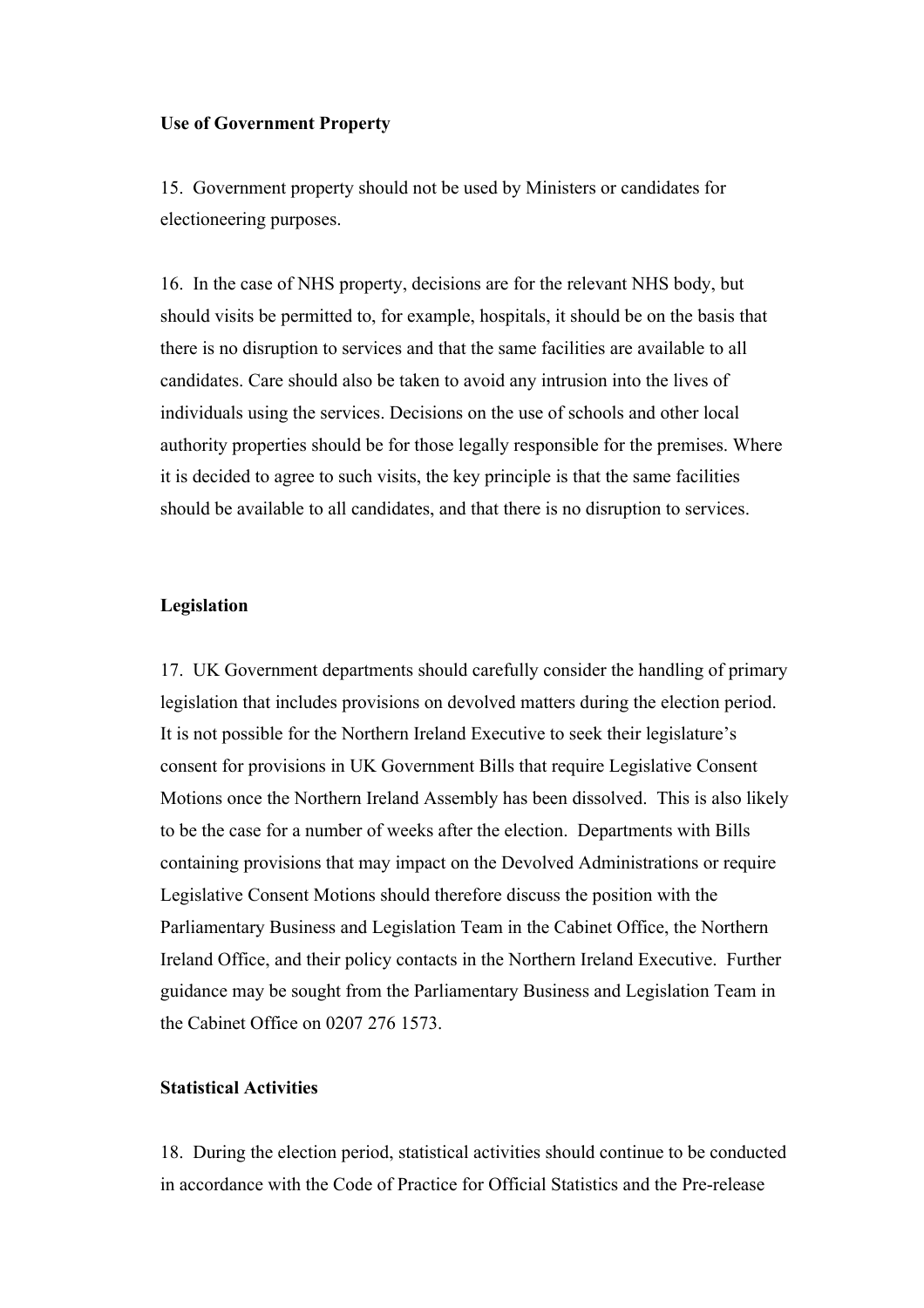Access to Official Statistics Order 2008 (and/or the equivalent Orders made by the Northern Ireland Executive in relation to Northern Ireland statistics), which should be read as though it is part of that Code. Regular pre-announced statistical releases (e.g. press notices or bulletin publications) will continue to be issued and published. Requests for information should be handled in accordance with the principles set out in paragraphs 7-9 of this note and with the Code of Practice for Official Statistics. In cases of doubt, you should consult your departmental Head of Profession for Statistics (who should consult the National Statistician if clarity is required). The office of the National Statistician can be contacted via Joseph Moore 0207 592 8627 or Joe Cuddeford 0207 592 8667.

#### **Appointments**

19. Public appointments made by UK Ministers could have an effect on the Northern Ireland devolved administration, for example where the remit of the body has specific Northern Ireland responsibilities. Particular care should be taken in relation to any such appointments, and consideration given to postponing the appointment process where it has the potential to be controversial. Further advice on public appointments can be sought from the Centre for Public Appointments in the Cabinet Office (e-mail: publicappointments@cabinetoffice.gov.uk). Queries on other appointments should be directed to the Propriety and Ethics Team in the Cabinet Office in the first instance.

#### **Political Activities**

20. Political activity connected with the Northern Ireland election falls within the definition of **national** political activity.

21. Detailed guidance on the restrictions on civil servants' involvement in a private capacity in national political activities is set out in section 4.4 of the *Civil Service Management Code* (http://www.civilservice.gov.uk/about/resources/civil-servicemanagement-code), and in departmental staff handbooks.

#### **Special Advisers**